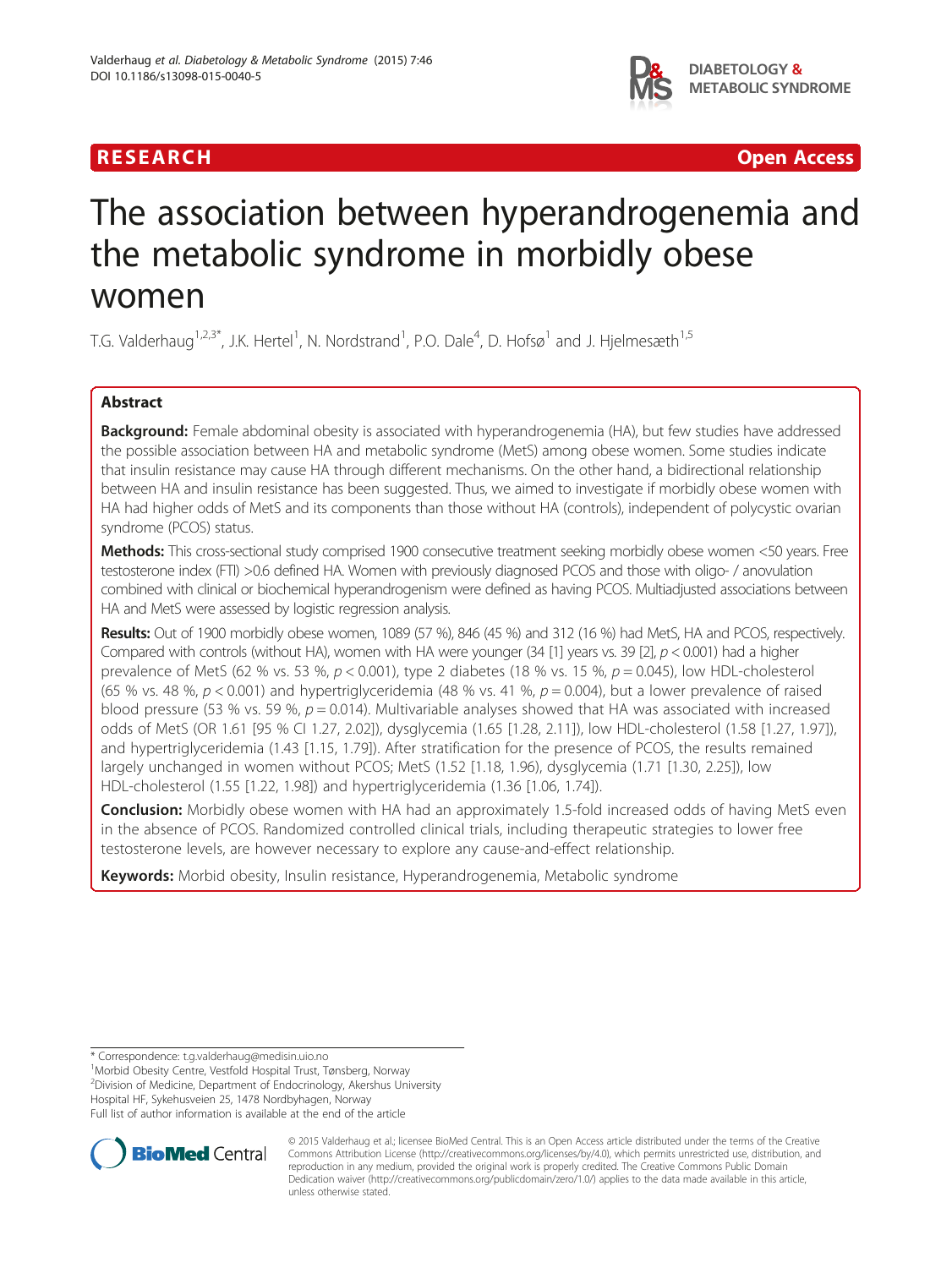## Background

The polycystic ovarian syndrome (PCOS) is the most common female endocrinopathy, affecting 8 – 12 % of women of reproductive age [\[1](#page-8-0)], and 10–35 % of obese women [\[2](#page-8-0)–[4\]](#page-8-0). PCOS is associated with infertility, hyperandrogenemia, impaired glucose tolerance and type 2 diabetes [[5](#page-8-0)]. A combination of increased levels of androgens and insulin is believed to contribute to the pathophysiology of PCOS [\[5](#page-8-0)]. Hyperandrogenemia (HA) comprises the biochemical hallmark of PCOS with elevated free testosterone levels accounting for the majority of the abnormal laboratory findings in women with oligomenorrhea [\[6](#page-8-0)].

Excess body weight is associated with HA [\[7](#page-8-0)]. Furthermore, the hyperinsulinemia in obese women may directly increase free testosterone levels by lowering the sex hormone binding globulin synthesis in the liver [\[8](#page-8-0)]. On the other hand, rodent models have shown that HA promotes insulin resistance, reduces energy expenditure and, accordingly, increases the risk of abdominal obesity and metabolic risk factors [[9, 10](#page-9-0)]. In a multiethnic sample of more than 2500 U.S. women between 42 and 52 years of age, oligomenorrhea was associated with the metabolic syndrome (MetS) only when coincident with HA [[11](#page-9-0)]. Conversely, women with HA had a significantly increased risk of the MetS independent of the menstrual frequency status [\[11](#page-9-0)].

The ovaries' response to luteinizing hormone (LH) is the main source of increased androgens in PCOS [[12](#page-9-0)]. Also, the elevated response of adrenal steroids in women with PCOS sustained only with adrenal stimulation of ACTH, suggesting a secondary effect of increased adrenal androgen production rather than adrenal congenital enzyme deficit [[13](#page-9-0)].

It is not clear how HA may affect cardiovascular disease. Abdominal obese women with PCOS are considered at high risk of cardiovascular disease, and a positive association between coronary artery disease and clinical hyperandrogenism (hirsutism and acne) has been reported [[14](#page-9-0)]. On the other hand, a population based study showed that premenopausal overweight women with PCOS did not have a higher risk of coronary artery disease than those without PCOS [\[15\]](#page-9-0). Nevertheless, women with PCOS and HA have a higher prevalence of obesity and adverse metabolic abnormalities compared to those without HA [\[16](#page-9-0)]. To the best of our knowledge, no previous study has assessed the impact of HA on the MetS independent of the presence or absence of PCOS among obese women.

The primary aim of this study was to examine whether treatment seeking premenopausal morbidly obese women with HA had higher odds for MetS and its components (low HDL-cholesterol, hypertriglyceridemia, raised blood pressure, and dysglycemia) than women without HA, independent of PCOS status.

## **Methods**

## Design and study population

A total of 2681 consecutive treatment seeking morbidly obese women attending the Morbid Obesity Centre at Vestfold Hospital Trust, Norway, during the period from November 28<sup>th</sup> 2005 until July 28<sup>th</sup> 2014 were assessed for eligibility. To avoid biological bias of including both pre- and postmenopausal women, we excluded 743 women ≥50 years [\[17](#page-9-0)–[19\]](#page-9-0). Data on HA were missing for 38 women (PCOS absent n = 34 and PCOS present  $n = 4$ ), leaving 1900 morbidly obese women of reproductive age to be included in this cross-sectional analysis. The study was approved by the Regional Committee for Medical and Health Research Ethics (S-05175). The participants were included after providing written informed consent, and the study was performed in accordance with the Declaration of Helsinki [\[20\]](#page-9-0).

### **Definitions**

We defined MetS according to the joint interim statement of the International Diabetes Federation Task Force on Epidemiology and Prevention; National Heart, Lung, and Blood Institute; American Heart Association; World Heart Federation; International Atherosclerosis Society; and International Association for the Study of Obesity (2009); if  $WC \ge 80$  cm combined with a minimum of two out of four criteria present: 1) low HDLcholesterol; HDL-cholesterol <1.3 mmol/L, 2) hypertriglyceridemia; triglycerides ≥1.7 mmol/L, 3) raised blood pressure; systolic blood pressure ≥130 mmHg or diastolic blood pressure ≥85 mmHg, or use of blood pressure lowering medication, and 4) dysglycemia; fasting serum glucose ≥5.6 mmol/L or diabetes mellitus [[21](#page-9-0)]. Type 2 diabetes was diagnosed in patients who had a prior history of type 2 diabetes or a fasting plasma glucose ≥7.0 mmol/L or an HbA1c ≥6.5 %. The Homeostasis Model Assessment Insulin Resistance (HOMA IR) was calculated as ([fasting serum glucose (mmol/l) \* fasting serum insulin (pmol/l)]/135) [[22\]](#page-9-0). We calculated the free testosterone index (FTI) using the formula:  $FTI = 100$  x serum testosterone (nmol/L) / sex hormone binding globulin (SHBG, nmol/L). Free testosterone was calculated from the formula described by Vermeulen et al. [[23\]](#page-9-0). According to the Androgen Excess & PCOS Society consensus statement on PCOS diagnosis, HA is defined by increased levels of free testosterone [[6](#page-8-0), [24\]](#page-9-0). Accordingly, women with an FTI above the upper normal range  $(FTI > 0.6)$  were defined as having HA [[25\]](#page-9-0). Women with previously diagnosed PCOS and those with an FTI > 0.6 or hirsutism combined with oligo- / anovulation were defined as having PCOS [\[16](#page-9-0), [26\]](#page-9-0).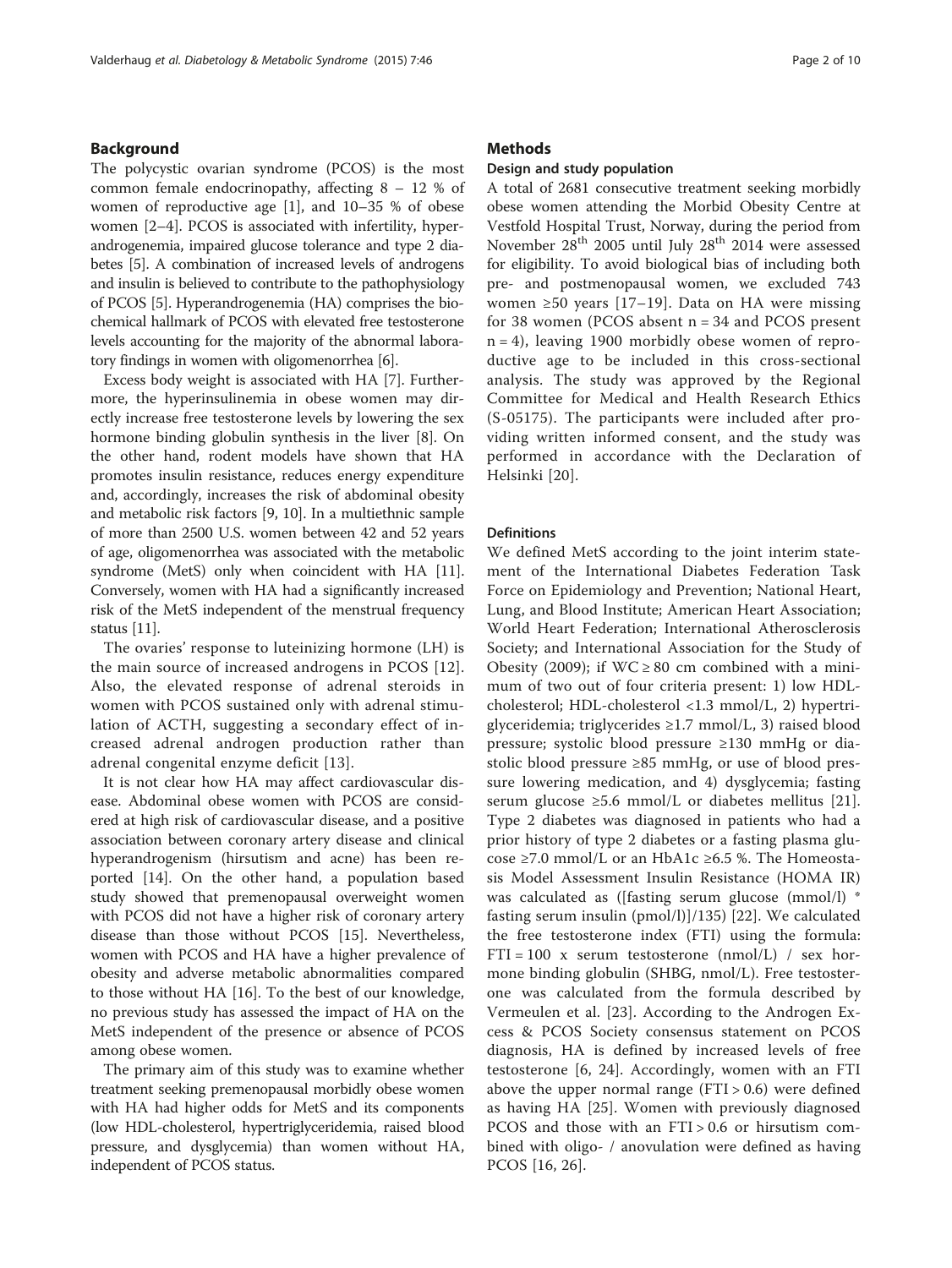#### Data collection

Patients had their weight and height measured wearing light clothing, without shoes, and BMI was subsequently calculated (kg/m<sup>2</sup>). We measured WC midway between the lowest rib margin and the iliac crest. Blood pressure was measured with an appropriate cuff after at least 5 minutes rest with the patient seated in an upright position. Three measurements were registered and the average of the second and the third measurement was used in the study. All anthropometric and blood pressure measurements were performed by trained study personnel.

#### Laboratory analysis

Blood samples were obtained by venipuncture after an overnight fast and collected in Vacutainers® gel tubes. Serum was separated from cells within two hours.

Analyses of serum glucose, magnesium, uric acid, and blood lipids were performed using dry reagent slide technology on the Vitros 950 Analyzer until November 2006 and thereafter on the Vitros FS 5.1 (Ortho-Clinical Diagnostics, New York, USA). Intact PTH was measured using an electro-chemiluminescence immunoassay on the Elecsys 2010 (Roche Diagnostics GmbH) or Architect i1000SR (Abbott Diagnostics). The results of the electro-chemiluminescence immunoassay were multiplied by a conversion factor of 1.34 [[27\]](#page-9-0). Glycosylated hemoglobin was analyzed by high performance liquid chromatography (HPLC) using Tosoh HLC-723 G7 (Tosoh Corporation, Tokyo, Japan). All other analyses were performed on the day of blood sampling at the Department of Clinical Chemistry at Vestfold Hospital Trust. Sera for analysis of insulin, testosterone, SHBG and 25(OH) vitamin D (25-hydroxyvitamin  $D_2 + 25$ -hydroxyvitamin  $D_3$ ) were stored at −20 °C and analyzed within one week of blood sampling at the Hormone Laboratory, Oslo University Hospital, Aker. Insulin and 25(OH) vitamin D were analyzed in serum by radioimmunoassay (Linco Research Inc, St Charles, MO, and DiaSorin, Stillwater, MN). The interassay coefficients of variation (CV) for insulin and 25 (OH) vitamin D were 8 % and 14 %, respectively. Testosterone was measured in serum by a competitive radioimmunoassay (RIA) technique using 125I testosterone (Orion Diagnostica, Espoo, Finland) with a coefficient of variance (CV) at the lower normal reference interval (mean 2.2 nmol/L) of 11 %. Samples with a testosterone concentration level  $\geq 4$  nmol/L were checked for interference after ether extraction. SHBG in serum was measured by immunoluminometric assay (ILMA) (Immunlite 2000 or 2500, Siemens, NY, US, Healthcare Diagnostics) with a CV of 6 %.

#### Statistical analysis

Data are presented as mean (SD) or proportions. Continuous and categorical variables were compared using independent samples t-test and  $\chi^2$  test or Fisher's exact test as appropriate. Correlations were calculated with Pearson's correlations coefficient (r) for normally distributed variables and Spearman's Rho (ρ) for non-normally distributed variables. Demographic, anthropometric and metabolic variables were analyzed including the whole study population and after stratification for presence or absence of PCOS.

The MetS and its components were modeled as dependent variables and HA as the primary explanatory variable. The association between HA and MetS was adjusted for significant confounders identified using a backward logistic regression approach. Variables with p-values below 0.10 were included in the final model (Wald test). Consequently, coronary artery disease (yes/no), prednisolone usage (yes/no), chronic obstructive pulmonary disease (yes/no), joint pain (yes/no), use of estrogens or gestagen medication (yes/no), and thyroid stimulating hormone were removed from the regression model. The models were adjusted for the following covariates in the final multivariable analysis: age (years), family history of diabetes (yes/no), uric acid (μmol/L), anxiety or depression (yes/no), cholelithiasis (yes/no), history of smoking (current or former/never), physical activity  $(\geq 1$  hour vigorously physical activity/week), parathyroid hormone (pmol/L), and vitamin D-25-OH (nmol/L). We decided not to adjust for WC and HOMA IR in order to avoid the possibility of overadjustment bias by variables known to be in the causal pathway between HA and the MetS [[10](#page-9-0), [28](#page-9-0)].

Univariate and multivariate logistic regression models were used to assess the associations between HA and MetS and its components (hypertriglyceridemia, low HDL-cholesterol, raised blood pressure, and dysglycemia) in all the 1900 included patients. In addition, the analyses were repeated in a subgroup of obese women without PCOS and another group with PCOS, respectively. Possible effect modifications by age and PCOS were investigated by including the products age\*HA, and PCOS\*HA as interaction terms in the multivariable analyses with MetS as the dependent variable.

The goodness of fit was tested using the Hosmer and Lemeshow test. P-values below 0.05 were considered statistically significant. However, due to the considerable number of statistical tests performed, particular attention should be directed towards smaller P-values, i.e. those below 0.01. The analyses were implemented using IBM SPSS statistics 20.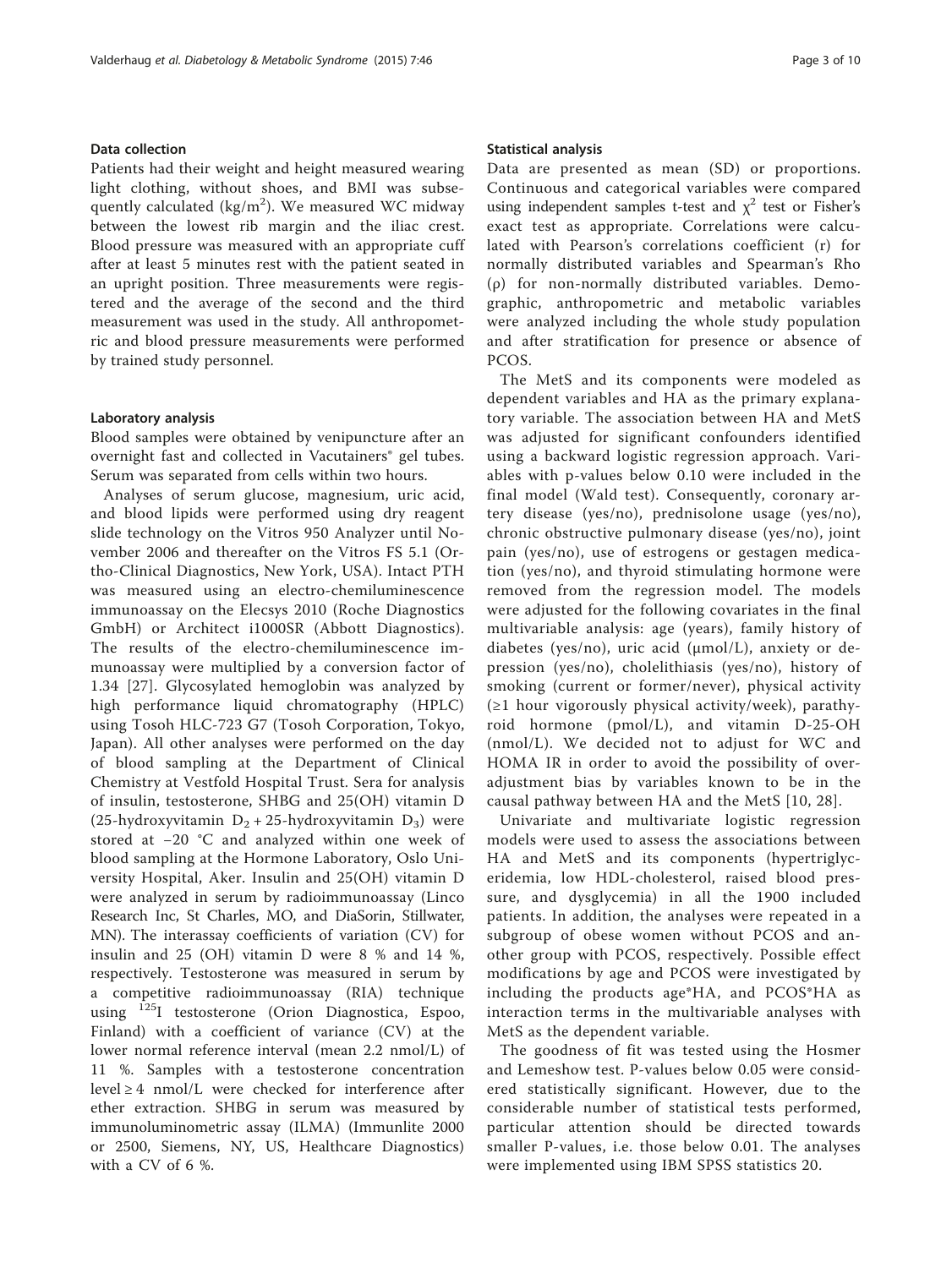## Results

A total of 1089 (57 %), 846 (45 %) and 312 (16 %) out of 1900 morbidly obese women under 50 years of age (mean age 37 [SD 8] years) had MetS, HA and PCOS, respectively. A total of 1445 women had either the metabolic syndrome (MetS), hyperandrogenemia (HA) or polycystic ovarian syndrome (PCOS), whereas 455 women had neither MetS, HA or PCOS. The overlap of women with MetS, HA and PCOS is presented in Fig. 1.

In the whole study population, women with HA were younger (mean [SD] age 34 [\[1](#page-8-0)] vs. 39 [\[2](#page-8-0)] years,  $p < 0.001$ ), heavier [body weight 125 [[19](#page-9-0)] vs. 121 [\[18\]](#page-9-0) kg,  $p < 0.001$ ), had a higher WC (127 [\[13](#page-9-0)] vs. 123 [\[13\]](#page-9-0) cm,  $p < 0.001$ ), and were more insulin resistant than the women without HA (HOMA IR; 5.8 [5.5] vs. 4.5 [4.3],  $p < 0.001$ ). The HA group had a significantly higher prevalence of MetS (62 % vs. 53 %, p < 0.001), PCOS (27 % vs. 8 %, p < 0.001) and were more likely to have low HDL-cholesterol (65 % vs. 48 %, p < 0.001), hypertriglyceridemia (48 % vs. 41 %, p = 0.004) and type 2 diabetes (18 % vs. 15 %,  $p = 0.045$ ). Women with HA had a lower prevalence of raised blood pressure (53 % vs. 59 %,  $p = 0.014$ ) and were less likely to use blood pressure lowering medication (18 % vs. 25 %,  $p < 0.001$ ). A tendency towards a higher prevalence of dysglycemia was seen in women with HA compared to women without HA (32 % vs. 28 %,  $p = 0.069$ ).

The demographic, anthropometric and metabolic differences between participants with and without HA did not change substantially after stratification according to presence or absence of PCOS (Table [1](#page-4-0)). The prevalence of MetS was higher in women with HA than in women without HA independent of the presence or absence of PCOS (PCOS absent: 60 % vs. 53 %,  $p = 0.007$  and PCOS present: 68 % vs. 55 %,  $p = 0.032$ ).

The proportion of women with HA decreased from 80 % (<20 years) to 30 % (40–50 years) with increasing age deciles (Fig. [2](#page-5-0)). By contrast, the percentages of women with MetS, dysglycemia, hypertriglyceridemia and raised blood pressure increased significantly with age (all  $p < 0.001$ ) (Fig. [2\)](#page-5-0). The proportion of women with low HDL-cholesterol did, however, not change significantly with age  $(p = 0.145)$ .

The FTI correlated weakly with HDL-cholesterol, systolic blood pressure and diastolic blood pressure  $(r =$ 0.10,  $p < 0.001$ ;  $r = -0.05$ ,  $p = 0.040$ ; and  $r = -0.06$ ,  $p =$ 0.007) and HOMA IR ( $\rho = 0.22$ ,  $p < 0.001$ ), but not with BMI, WC, triglycerides and fasting plasma glucose  $(r =$ 0.04;  $r = 0.03$ ;  $r = 0.03$ ;  $r = -0.01$ , all  $p > 0.111$ ). We did not find any significant interactions between HA and age ( $p = 0.834$ ) or between HA and PCOS ( $p = 0.527$ ).

In the univariate analysis, HA was associated with a 1.5 fold increased odds of MetS (OR 1.45 [95 % CI 1.20, 1.74]). This association remained statistically significant after adjustments for possible confounders (1.61 [1.27, 2.02]) (Table [2](#page-5-0) and Fig. [3A\)](#page-7-0). Moreover, HA was associated with approximately 1.5 fold increased adjusted odds of dysglycemia (1.65 [1.28, 2.11]), low HDL-cholesterol (1.58 [1.27, 1.97]), and hypertriglyceridemia (1.43 [1.15, 1.79]).

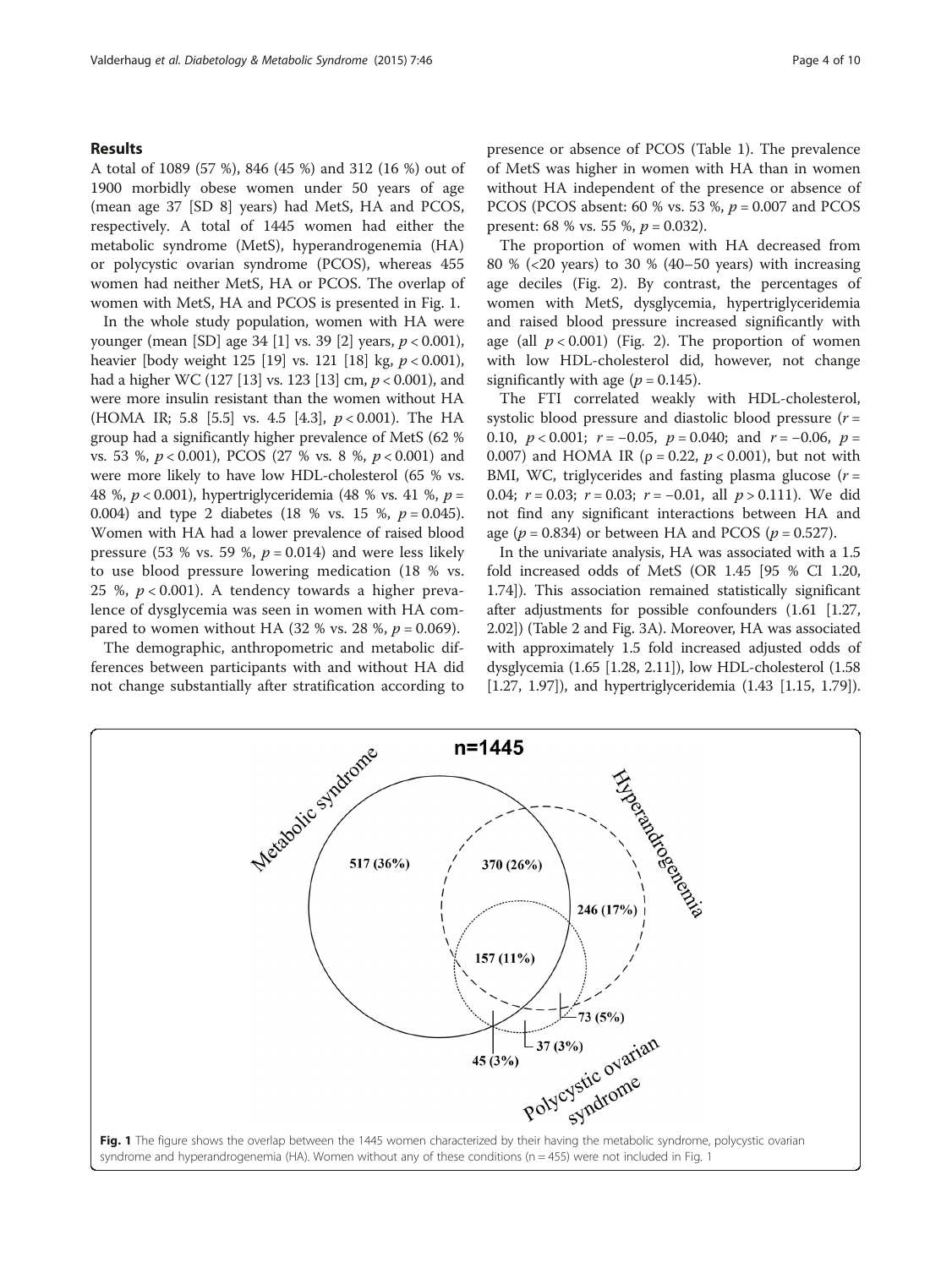<span id="page-4-0"></span>Table 1 Patient characteristic according to presence or absence of polycystic ovarian syndrome (PCOS) and hyperandrogenemia (HA)

|                                                                | PCOS absent  |              |           | PCOS present |              |           |  |  |
|----------------------------------------------------------------|--------------|--------------|-----------|--------------|--------------|-----------|--|--|
|                                                                | HA present   | HA absent    | $P$ value | HA present   | HA absent    | $P$ value |  |  |
| $\mathbb N$                                                    | 616          | 972          |           | 230          | 82           |           |  |  |
| Age, yrs                                                       | 35 (8)       | 39(7)        | < 0.001   | 33 (8)       | 36(8)        | 0.001     |  |  |
| BMI, $kg/m2$                                                   | 44.4 (5.8)   | 43.2 (5.9)   | < 0.001   | 44.8 (6.4)   | 42.8 (6.2)   | 0.015     |  |  |
| Weight, kg                                                     | 124 (18)     | 121 (18)     | < 0.001   | 126 (20)     | 119 (19)     | 0.016     |  |  |
| Waist circumference, cm                                        | 127 (13)     | 123(13)      | < 0.001   | 127(14)      | 123(13)      | 0.025     |  |  |
| <b>WHR</b>                                                     | 0.94(0.09)   | 0.92(0.08)   | < 0.001   | 0.94(0.08)   | 0.93(0.10)   | 0.384     |  |  |
| Metabolic syndrome                                             | 370 (60 %)   | 517 (53 %)   | 0.008     | 157 (68 %)   | 45 (55 %)    | 0.032     |  |  |
| -waist $\geq 80$ cm                                            | 611 (100 %)  | 963 (100 %)  | 1.000     | 228 (100 %)  | 82 (100 %)   |           |  |  |
| -lipids                                                        | 457 (74 %)   | 633 (65 %)   | < 0.001   | 186 (81 %)   | 51 (62 %)    | 0.001     |  |  |
| triglycerides ≥1.7 mmol/L                                      | 285 (46 %)   | 398 (41 %)   | 0.037     | 116 (50 %)   | 32 (39 %)    | 0.094     |  |  |
| HDL-cholesterol <1.30 mmol/L                                   | 391 (64 %)   | 469 (49 %)   | < 0.001   | 160 (70 %)   | 41 (50 %)    | 0.002     |  |  |
| lipid lowering medication                                      | 37 (6 %)     | 66 (7 %)     | 0.601     | 18 (8 %)     | 8 (10 %)     | 0.642     |  |  |
| -raised blood pressure                                         | 320 (52 %)   | 570 (59 %)   | 0.007     | 131 (57 %)   | 50 (61 %)    | 0.603     |  |  |
| Systolic blood pressure ≥130, mmHg                             | 233 (38 %)   | 386 (40 %)   | 0.428     | 106 (47 %)   | 36 (44 %)    | 0.700     |  |  |
| Diastolic blood pressure ≥ 85, mmHg                            | 195 (32 %)   | 311 (32 %)   | 0.868     | 74 (33 %)    | 28 (34 %)    | 0.785     |  |  |
| Blood pressure lowering medication                             | 110 (18 %)   | 246 (25 %)   | 0.001     | 44 (19 %)    | 17 (21 %)    | 0.748     |  |  |
| -fasting plasma glucose $\geq$ 5.6 mmol/L OR diabetes mellitus | 192 (31 %)   | 270 (28 %)   | 0.157     | 77 (34 %)    | 23 (28 %)    | 0.410     |  |  |
| Type 2 diabetes                                                | 112 (18 %)   | 143 (15 %)   | 0.069     | 42 (18 %)    | 12 (15 %)    | 0.501     |  |  |
| Cholelithiasis                                                 | 59 (10 %)    | 114 (12 %)   | 0.187     | 18 (8 %)     | 7(9%)        | 0.816     |  |  |
| Family history diabetes                                        | 195 (32 %)   | 300 (31 %)   | 0.781     | 87 (38 %)    | 30 (37 %)    | 0.895     |  |  |
| Systolic blood pressure, mmHg                                  | 125 (15)     | 126 (14)     | 0.290     | 127(14)      | 128 (16)     | 0.806     |  |  |
| Diastolic blood pressure, mmHg                                 | 80 (10)      | 80 (10)      | 0.394     | 80 (10)      | 80 (10)      | 0.516     |  |  |
| Uric acid, µmol/L                                              | 345 (69)     | 325 (69)     | < 0.001   | 358 (69)     | 325 (72)     | < 0.001   |  |  |
| PTH, pmol/L                                                    | 6.9(2.9)     | 7.2(3.3)     | 0.045     | 6.7(3.0)     | 7.3(2.9)     | 0.147     |  |  |
| Vitamin D 25-OH, nmol/L                                        | 54 (21)      | 57 (21)      | 0.006     | 49 (19)      | 50 (18)      | 0.840     |  |  |
| Magnesium                                                      | 0.84(0.07)   | 0.85(0.07)   | 0.178     | 0.83(0.07)   | 0.83(0.07)   | 0.978     |  |  |
| Anxiety or depression                                          | 290 (47 %)   | 446 (46 %)   | 0.643     | 122 (53 %)   | 38 (46 %)    | 0.306     |  |  |
| Insulin, pmol/L                                                | 129 (95)     | 107(83)      | < 0.001   | 142 (75)     | 118 (70)     | 0.012     |  |  |
| HOMA IR, (mmol/l $*$ pmol/L / 135)                             | 5.7(6.0)     | 4.5(4.4)     | < 0.001   | 6.0(3.9)     | 4.8(3.4)     | 0.017     |  |  |
| ≥1 hour physical activity/week                                 | 329 (64 %)   | 549 (67 %)   | 0.238     | 126 (68 %)   | 44 (60 %)    | 0.246     |  |  |
| ≥1 hour vigorous physical activity/week                        | 192 (37 %)   | 356 (43 %)   | 0.026     | 73 (40 %)    | 32 (44 %)    | 0.574     |  |  |
| Use of estrogens or gestagen medication                        | 62 (10 %)    | 112 (12 %)   | 0.410     | 15 (7 %)     | 20 (24 %)    | < 0.001   |  |  |
| Smoke (current or former/never)                                | 368 (60 %)   | 561 (58 %)   | 0.432     | 147 (64 %)   | 38 (46 %)    | 0.006     |  |  |
| SHBG, nmol/L                                                   | 22.3(9.2)    | 44.3 (29.2)  | < 0.001   | 20.8(8.1)    | 46.6 (30.3)  | < 0.001   |  |  |
| Total testosterone, nmol/L                                     | 1.90(0.71)   | 1.16(0.55)   | < 0.001   | 2.3(1.2)     | 1.3(0.5)     | < 0.001   |  |  |
| Estimated free testosterone, nmol/L                            | 0.039(0.085) | 0.003(0.005) | < 0.001   | 0.056(0.140) | 0.003(0.005) | 0.001     |  |  |
| FTI.                                                           | 1.3(3.1)     | 0.3(0.1)     | < 0.001   | 1.7(5.2)     | 0.3(0.1)     | 0.017     |  |  |

BMI; body mass index. WHR; waist hip ratio. PTH; parathyroid hormone. PCOS; polycystic ovarian syndrome. HOMA IR; Homeostasis Model Assessment - Insulin Resistance. FTI; free testosterone index, FTI > 0.6; Hyperandrogenemia (HA). SHBG; sex hormone binding globulin

HA was not associated with raised blood pressure (1.06 [0.85, 1.34]). A sub-analysis of 1588 women without PCOS showed that HA remained significantly associated with MetS (OR 1.52 [95 % CI 1.18, 1.96), dysglycemia (1.71

[1.30, 2.25]), low HDL-cholesterol (1.55 [1.22, 1.98]) and hypertriglyceridemia (1.36 [1.06, 1.74]) (Fig. [3B\)](#page-7-0). In contrast, HA was neither significantly associated with MetS, nor its components in women with PCOS (Fig. [3C\)](#page-7-0).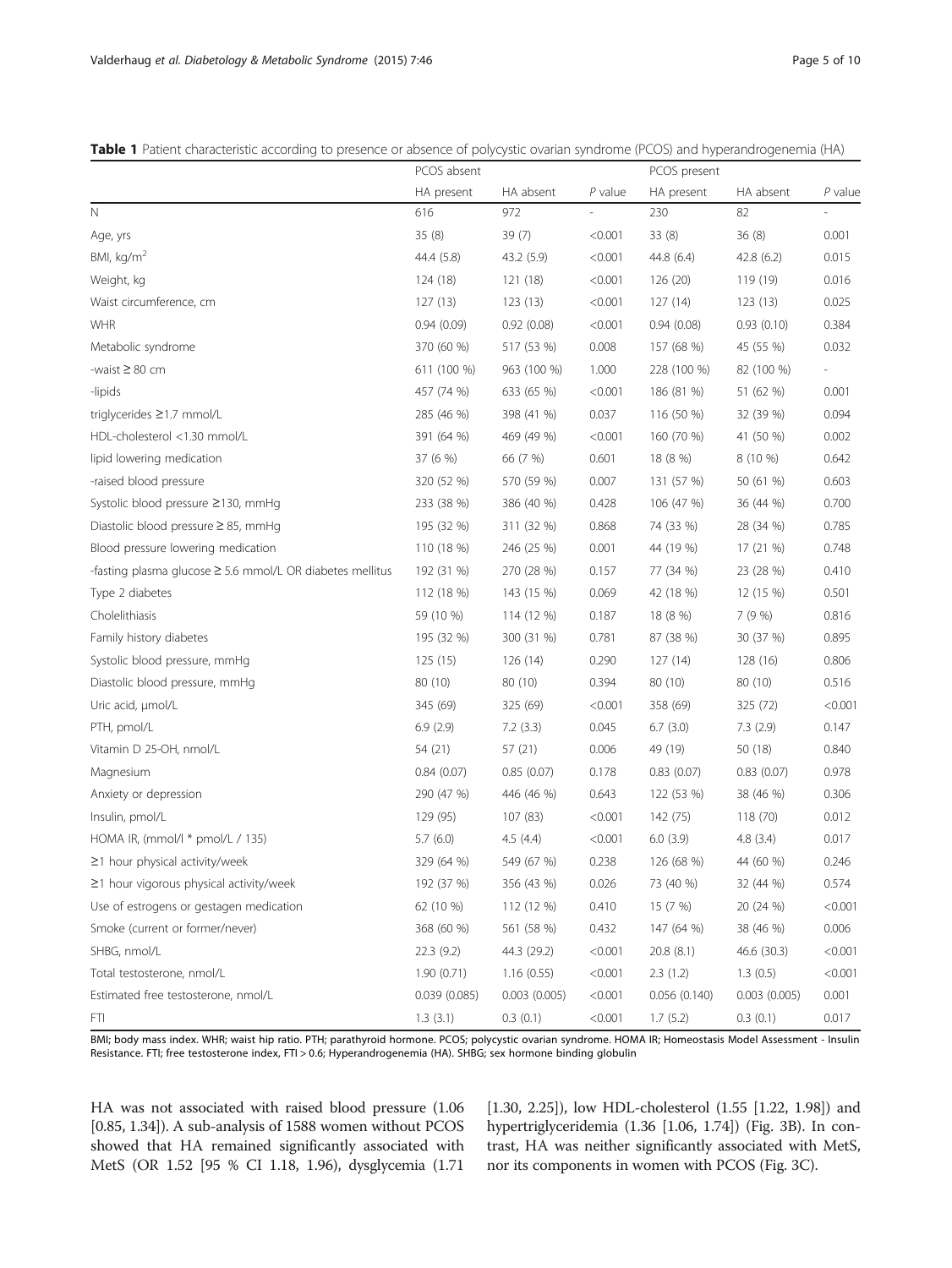<span id="page-5-0"></span>

## **Discussion**

The main and novel finding of this study of premenopausal white morbidly obese women, was that HA was associated with 61 % increased adjusted odds of MetS, and that this association was mainly driven by increased odds of dysglycemia and dyslipidemia. Although the prevalence of HA decreased, while the prevalence of MetS increased with increasing age, HA remained an independent predictor of MetS and its components, dysglycemia and dyslipidemia.

## Hyperandrogenemia and the metabolic syndrome

The results of the present study cohere with another cross-sectional study of 2543 multiethnic overweight pre- and perimenopausal women who were on average age ten years older than the participants in the present study (46 vs. 37 years, respectively) [\[11\]](#page-9-0). In the previous study, women with HA, regardless of menstrual cycles, had a 1.5 fold increased risk of MetS compared to those without HA [[11\]](#page-9-0). Women with both oligomenorrhea and HA had a 2 fold increased odds of MetS [\[11\]](#page-9-0). In our sub-analysis of 1588 severely obese women without PCOS, HA remained a significant predictor of MetS, dysglycemia, low HDL-cholesterol, and hypertriglyceridemia. In contrast, no association between androgen excess, menstrual irregularity and incident MetS or self-reported cardiovascular disease

Table 2 The odds of the metabolic syndrome (MetS) and its components adjusted for possible confounders.

|                                               | Metabolic syndrome |            | Dysglycemia |                   | Low HDL-cholesterol |            | Hypertriglyceridemia |            | Raised blood pressure |            |
|-----------------------------------------------|--------------------|------------|-------------|-------------------|---------------------|------------|----------------------|------------|-----------------------|------------|
|                                               | <b>OR</b>          | 95 % CI    | OR.         | 95 % CI           | <b>OR</b>           | 95 % CI    | <b>OR</b>            | 95 % CI    | <b>OR</b>             | 95 % CI    |
| Age, yrs                                      | 1.06               | 1.04, 1.07 | 1.09        | 1.07, 1.11        | 1.00                | 0.98, 1.01 | 1.03                 | 1.02, 1.05 | 1.08                  | 1.07, 1.10 |
| Family history diabetes                       | 1.41               | 1.12, 1.77 | 1.51        | 1.19, 1.92 1.24   |                     | 0.99, 1.54 | 1.20                 | 0.96, 1.49 | 1.36                  | 1.09, 1.71 |
| Uric acid, umol/L                             | 1.01               | 1.00, 1.01 | 1.00        | 1.00, 1.00        | 1.00                | 1.00, 1.01 | 1.01                 | 1.00, 1.01 | 1.00                  | 1.00, 1.00 |
| Cholelithiasis                                | 1.52               | 1.05, 2.21 | 1.25        | $0.87, 1.80$ 1.16 |                     | 0.82, 1.64 | 1.27                 | 0.90, 1.79 | 1.24                  | 0.87, 1.78 |
| $\geq$ 1 hour vigorous physical activity/week | 0.91               | 0.73, 1.13 | 0.95        | 0.75.1.20         | 1.01                | 0.82, 1.25 | 0.81                 | 0.66, 1.00 | 0.99                  | 0.80, 1.23 |
| Vitamin D-25-OH, nmol/L                       | 0.99               | 0.98, 0.99 | 0.99        | 0.98, 0.99        | 0.99                | 0.98, 0.99 | 1.00                 | 0.99, 1.00 | 0.99                  | 0.99, 1.00 |
| PTH, pmol/L                                   | 0.98               | 0.96, 1.01 | 0.98        | 0.96, 1.01        | 0.96                | 0.94, 0.99 | 0.97                 | 0.95, 1.00 | 1.01                  | 0.98, 1.04 |
| Anxiety or depression                         | 1.33               | 1.08, 1.65 | 1.43        | 1.13, 1.80        | 1.22                | 0.99, 1.50 | 1.53                 | 1.24, 1.89 | 0.91                  | 0.73, 1.12 |
| Smoke (current or former/never)               | 1.45               | 1.17, 1.79 | 1.17        | 0.92, 1.48        | 1.38                | 1.12, 1.70 | 1.40                 | 1.13, 1.73 | 0.97                  | 0.78, 1.20 |
| HA, FTI $>0.6$ (yes/no)                       | 1.61               | 1.27, 2.02 | 1.65        | 1.28, 2.11        | 1.58                | 1.27, 1.97 | 1.43                 | 1.15, 1.79 | 1.06                  | 0.85, 1.34 |

Dependent variables; metabolic syndrome and its components. Hypertriglyceridemia; triglycerides; ≥1.7 mmol/L, low HDL-cholesterol; HDL-cholesterol , <1.3 mmol/L, dysglycemia; fasting glucose ≥5.6 mmol/L or established diabetes mellitus, raised blood pressure; systolic blood pressure ≥130 mmHg or diastolic blood pressure ≥85 mmHg or use of blood pressure lowering medication. PTH; Parathyroid hormone. FTI; free testosterone index. HA; hyperandrogenemia. FTI; free testosterone index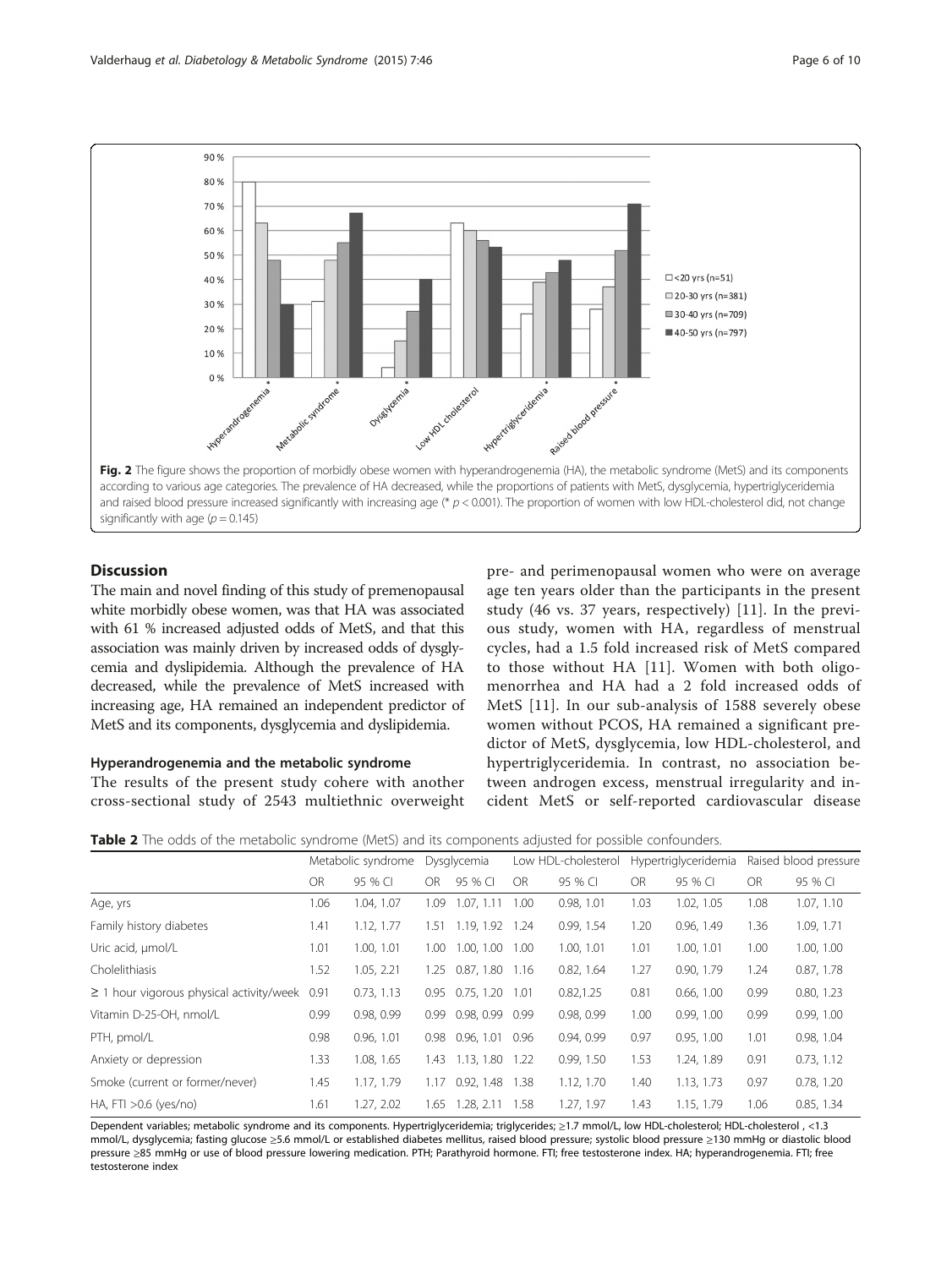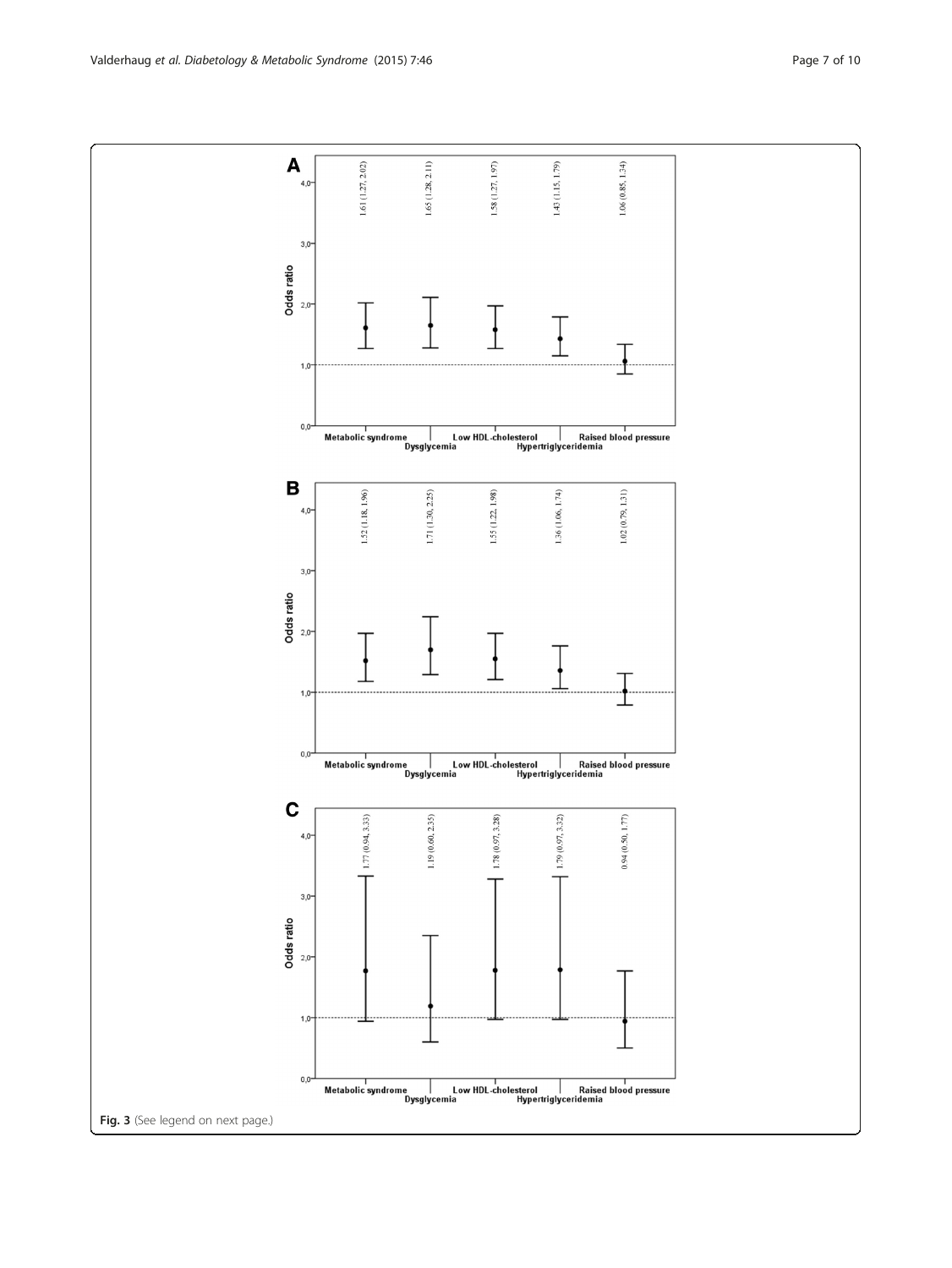#### <span id="page-7-0"></span>(See figure on previous page.)

Fig. 3 The figure shows the multivariable odds ratios with 95 % confidence intervals (OR [95 % CII) for metabolic syndrome (MetS) and its components in morbidly obese women with hyperandrogenemia compared to women without hyperandrogenemia (HA) (reference). Panel A comprises all the women included in the study ( $n = 1900$ ), whereas Panel B and C comprises women included in the sub-analyses; PCOS absent ( $n = 1588$ ) and PCOS present  $(n = 312)$ 

was revealed in a recent study of premenopausal women [[28\]](#page-9-0).

## Possible mechanisms linking hyperandrogenemia to insulin resistance and visceral obesity

Animal (rodent) studies indicate that androgens may produce insulin resistance by direct effects on skeletal muscle and adipose tissue, mediated by alterations in the insulin receptor –glycogen synthesis, by altering adipokine secretion, and by increasing visceral adiposity [\[9](#page-9-0)]. Moreover, a small study of 13 obese and 30 non-obese women showed that anti-androgen treatment partly reversed the peripheral insulin resistance in non-obese women only, whereas central obesity may have a direct role in androgen hypersecretion [\[29](#page-9-0), [30](#page-9-0)]. Also, a recent study of young, overweight women suggested that the association between body fat and HA was predominantly mediated by insulin resistance [[24\]](#page-9-0). The interrelationships between body fat, insulin resistance and HA contribute to the complex pattern making it a difficult task to specify the role of each component. Although the findings by Tosi et al. may not be directly comparable with ours, we also report a weak, but significant correlation between insulin resistance and HOMA IR and FTI. Acordingly, although HA was independently associated with MetS, insulin resistance might partly have mediated this effect.

## Association between hyperandrogenemia and dyslipidemia

Our study demonstrated a significant inverse relationship between HA and HDL-cholesterol levels which is in accordance with previous studies of women with PCOS [[31](#page-9-0), [32](#page-9-0)]. Reduced HDL-cholesterol levels have also been reported in peri- and postmenopausal women receiving androgen formulations added to hormone replacement therapy and after transdermal testosterone treatment [[33](#page-9-0), [34](#page-9-0)]. Furthermore, low levels of SHBG in women with PCOS have been associated with low levels of HDL-cholesterol, independent of insulin resistance and obesity [\[35](#page-9-0)]. Conversely, a recent study of young overweight women showed no differences in dyslipidemia in women with HA compared to women without HA [[24\]](#page-9-0). Thus, the impact of HA on dyslipidemia remains unclear and further research is warranted.

## Hyperandrogenemia and dysglycemia

The proportion of women with HA decreased, whereas the proportion of women with dysglycemia increased with age (Fig. [2](#page-5-0)). Nevertheless, we found a significant association between HA and dysglycemia independent of age.

Studies have shown a high conversion rate from impaired glucose tolerance to diabetes mellitus in women with PCOS [[36, 37](#page-9-0)]. Our findings demonstrated that women with and without PCOS had a comparable prevalence of dysglycemia. However, patients with HA had approximately 65 % increased odds of dysglycemia compared to those without HA, and the association was strengthened after the exclusion of women with PCOS. These findings support the hypothesis that HA may be involved in the pathophysiology of dysglycemia independent of PCOS status.

## Hyperandrogenemia and blood pressure

We did not find any significant association between HA and raised blood pressure. This is in contrast with the results from a study of young normal to overweight Asian women with PCOS which demonstrated that high bioavailable testosterone levels were associated with elevated blood pressure [\[38](#page-9-0)]. In another study of middle aged normal- to overweight women, facial hirsutism was associated with higher systolic blood pressure, whereas limb-hirsutism was associated with lower diastolic blood pressure [\[39](#page-9-0)]. In the present study, premenopausal morbidly obese women with HA were actually less likely to use blood pressure lowering medication compared to the women without HA (18 % vs. 25 %). Interestingly, a recently published cross-sectional study of normal- to overweight Swedish men and women showed a strong inverse association between blood pressure and SHBG while free testosterone concentration was not associated with hypertension [[40](#page-9-0)]. The authors speculated that SHBG might have a direct effect on the endothelial cells through the receptor for SHBG, but this association was significant only in postmenopausal women ≥50 years of age [[40\]](#page-9-0). In contrast, our study did not demonstrate any association between SHBG and raised blood pressure in premenopausal women (data not shown).

## Strengths and limitations

The major strength of the present study is the large cohort of consecutively included treatment seeking morbidly obese women. The study participants were, however, referred to a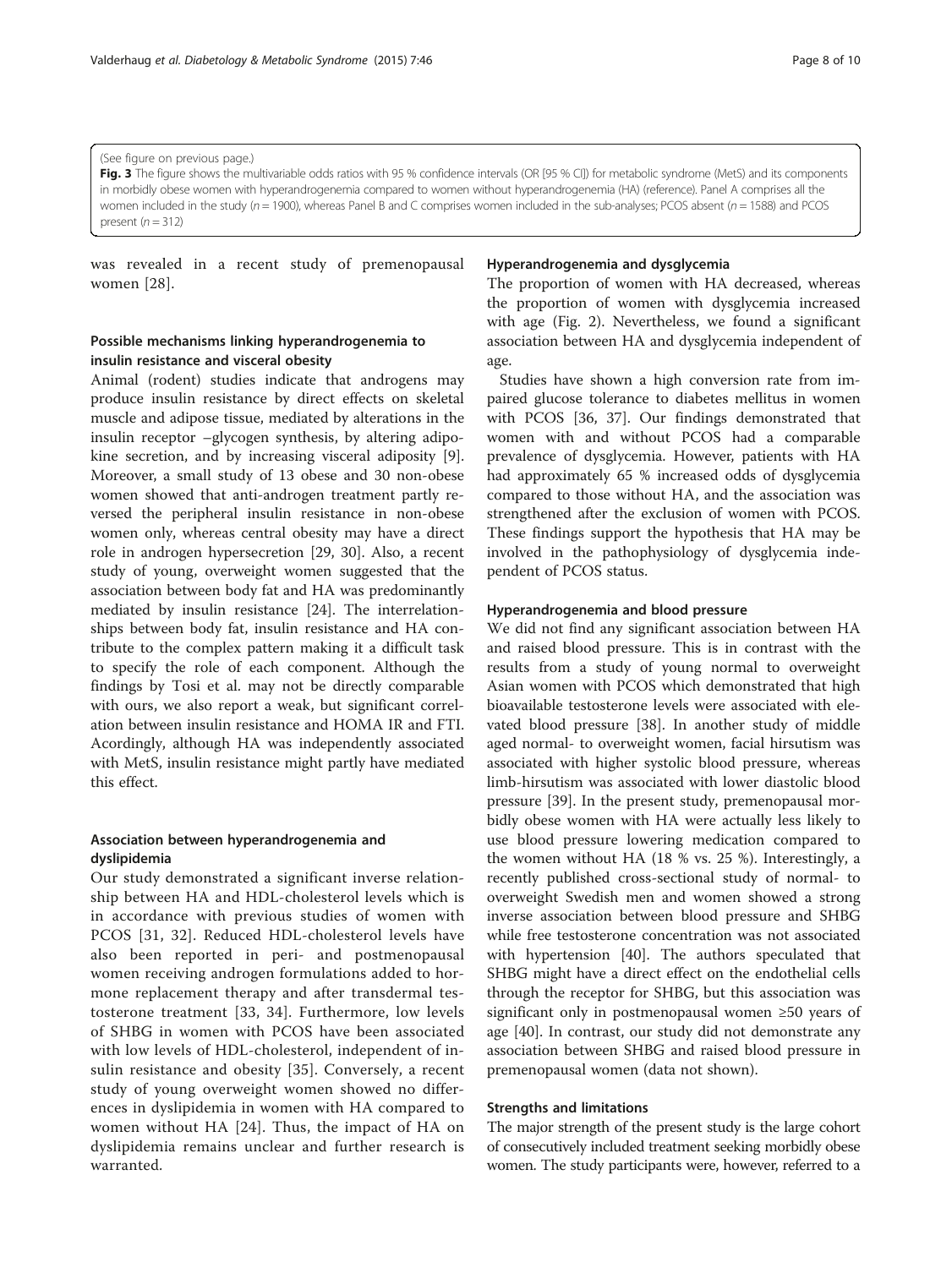<span id="page-8-0"></span>tertiary care center for evaluation and treatment with bariatric surgery, medical therapy or long term lifestyle rehabilitation for morbid obesity. Accordingly, the results cannot be generalized to the general obese population (i.e. non-treatment seeking subjects).

We used an immunoassay to measure testosterone. Although conventional immunoassays measure reliable testosterone at high levels, the immunoassays have been reported to be less reliable at low concentrations [\[41](#page-9-0)]. However, the separation procedure of diethyl extraction was performed manually and should thus have reduced the number of falsely elevated results.

Furthermore, although we defined FTI >0.6 as HA in the present study, other adrenocortical precursor steroids including pregnenolone, 17-hydroxypregnenolone, dehydroepiandrosterone (DHEA), androstenedione, 11-deoxycortisol and cortisol may have contributed to clinical manifestations of HA. Nevertheless, free testosterone levels remain the predominant laboratory finding in women with oligomenorrhea and the ovaries are the main source of androgen excess in women with and without PCOS [6, [12](#page-9-0)].

Unfortunately, we did not have precise menopause data. There is some evidence that a higher BMI might cause a later menopause. One study reported that obese women (BMI ≥30 kg/m<sup>2</sup>) had a median age at menopause of 53 years [\[17](#page-9-0)]. Consequently, by excluding women over 50 years of age, some morbidly obese premenopausal women might have been left out of our analysis.

Finally, the majority (97 %) of the morbidly obese women were Caucasian, and as such the results of might not be applicable to women of other ethnicities.

## Conclusion

In this study, the prevalences of MetS, PCOS and HA were high among morbidly obese women <50 years of age. Compared to women without HA, those with HA had significantly higher odds of having the MetS, which was mainly explained by the associations between HA and the lipid- and glucose components of the MetS. Our results, if confirmed, suggest that an FTI-blood test might add value to the cardiovascular risk assessment of premenopausal women with morbid obesity. Randomized controlled clinical trials, including therapeutic strategies to lower free testosterone levels, are however necessary to explore any cause-and-effect relationship.

#### Abbreviations

BMI: Body mass index; WHR: Waist hip ratio; MetS: Metabolic syndrome; PCOS: Polycystic ovarian syndrome; HOMA IR: Homeostasis model assessment - insulin resistance; FTI: Free testosterone index; HA: Hyperandrogenemia; PTH: Parathyroid hormone.

#### Competing interests

The authors declare that they have no competing interests.

#### Authors' contributions

TGV and JH designed the study. JKH, JH, NN and DH helped collecting the data. TGV analyzed the data for the study. All authors contributed to the interpretation of the data. TGV drafted the manuscript. All authors reviewed and edited the manuscript. All authors gave their final approval of the final version to be published.

#### Authors'information

TGV is a clinical consultant and specialist in internal medicine at the Department of Endocrinology, Akershus University Hospital, Section for obesity and associated researcher at the Morbid Obesity Centre, Vestfold Hospital Trust, Tønsberg, Norway. JKH is a senior researcher and responsible for the obesity registry at Morbid Obesity Centre, Vestfold Hospital Trust, Tønsberg, Norway. NN is a clinical consultant and researcher at the Morbid Obesity Centre, Vestfold Hospital Trust, Tønsberg, Norway, specialized in cardiovascular disease and blood pressure in morbid obesity. POD is a senior researcher and Head of Department for Gynecology and Obstetrics at Vestfold Hospital Trust, Tønsberg, Norway, with experience from the field of HA and PCOS. DH is a consultant and clinical senior researcher at Morbid Obesity Centre, Vestfold Hospital Trust, Tønsberg, Norway. JH is a specialist in internal medicine and renal diseases. He heads both the multidisciplinary outpatient clinic and research group at the Morbid Obesity Centre, Vestfold Hospital Trust, Norway. He is also Professor at the Department of Endocrinology, Morbid Obesity and Preventive Medicine, the Medical Clinic, Institute of Clinical Medicine, University of Oslo, Norway.

#### Acknowledgements

We acknowledge the contribution of the staff at Morbid Obesity Centre, Vestfold Hospital Trust, for their persistent data collection efforts. Thanks are also due to Milada Småstuen for statistical advice and to Matthew McGee for proofreading the manuscript. All of the authors contributed according to the International Committee of Medical Journal Editors. No conflicts of interest were declared for any of the authors in the study.

#### Author details

<sup>1</sup>Morbid Obesity Centre, Vestfold Hospital Trust, Tønsberg, Norway. <sup>2</sup>Division of Medicine, Department of Endocrinology, Akershus University Hospital HF, Sykehusveien 25, 1478 Nordbyhagen, Norway. <sup>3</sup>Division of Medicine and Laboratory Sciences, Institute of Clinical Medicine, University of Oslo, Oslo, Norway. <sup>4</sup>Department of Surgery, Vestfold Hospital Trust, Tønsberg, Norway.<br><sup>5</sup>Department of Endocrinology, Morbid Oberity and Proventive Medicine <sup>5</sup>Department of Endocrinology, Morbid Obesity and Preventive Medicine, Institute of Clinical Medicine, University of Oslo, Oslo, Norway.

#### Received: 18 February 2015 Accepted: 5 May 2015 Published online: 21 May 2015

#### References

- 1. March WA, Moore VM, Willson KJ, Phillips DI, Norman RJ, Davies MJ. The prevalence of polycystic ovary syndrome in a community sample assessed under contrasting diagnostic criteria. Hum Reprod. 2010;25:544–51.
- 2. Yildiz BO, Knochenhauer ES, Azziz R. Impact of obesity on the risk for polycystic ovary syndrome. J Clin Endocrinol Metab. 2008;93:162–8.
- 3. Diamanti-Kandarakis E, Dunaif A. Insulin resistance and the polycystic ovary syndrome revisited: an update on mechanisms and implications. Endocr Rev. 2012;33:981–1030.
- 4. Alvarez-Blasco F, Botella-Carretero JI, San Millan JL, Escobar-Morreale HF. Prevalence and characteristics of the polycystic ovary syndrome in overweight and obese women. Arch Intern Med. 2006;166:2081–6.
- 5. Teede H, Deeks A, Moran L. Polycystic ovary syndrome: a complex condition with psychological, reproductive and metabolic manifestations that impacts on health across the lifespan. BMC Med. 2010;8:41.
- 6. Azziz R, Carmina E, Dewailly D, Diamanti-Kandarakis E, Escobar-Morreale HF, Futterweit W, et al. The Androgen Excess and PCOS Society criteria for the polycystic ovary syndrome: the complete task force report. Fertil Steril. 2009;91:456–88.
- 7. Lim SS, Norman RJ, Davies MJ, Moran LJ. The effect of obesity on polycystic ovary syndrome: a systematic review and meta-analysis. Obes Rev. 2013;14:95–109.
- 8. Nestler JE, Powers LP, Matt DW, Steingold KA, Plymate SR, Rittmaster RS, et al. A direct effect of hyperinsulinemia on serum sex hormone-binding